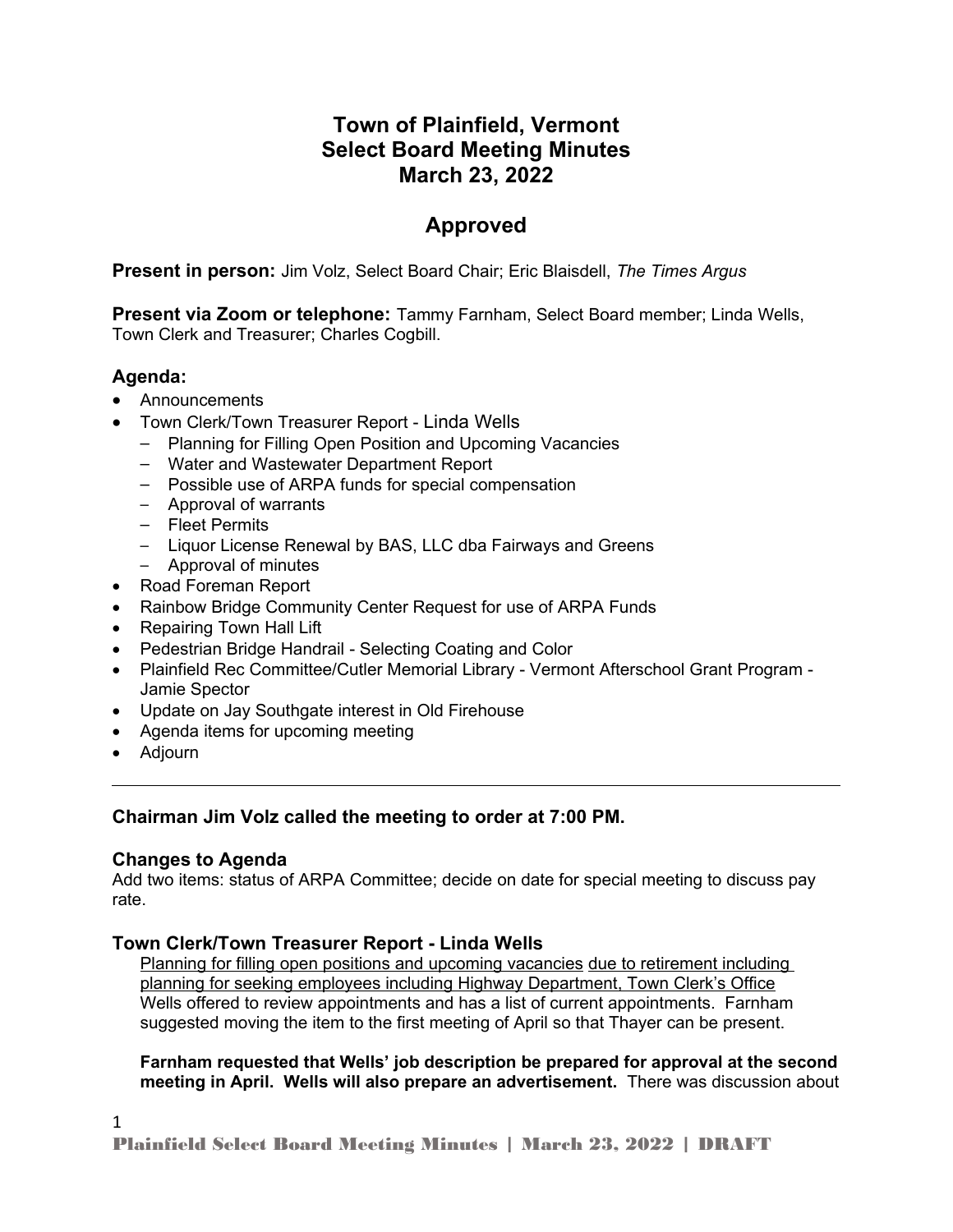the ability to hire a Town Clerk and whether advertising for an Assistant Town Clerk would be prudent.

#### **Volz requested that this item be added to the agenda for the first meeting in April**.

Water/Wastewater Department Report There was no Water/Wastewater Department report.

Possible Use of ARPA Funds for Special Compensation: Volz is reviewing the paperwork about the funding now. **This item was moved to the first meeting in April.**

Approval of Warrants: **Farnham moved to approve Accounts Payable Warrants dated 3/7/22 and 3/15/2022 and Payroll Warrants dated 3/11/22 and 3/18/22. The motion carried.** 

Fleet Permits

**Farnham moved to approve the following Fleet Permits. The motion carried.**

- Agrimark, dba Cabot Creamery, Waitsfield
- Cardinal Logistics Management Corporation, Concord, NC
- **Connecticut Valley Trucking, Orford, NH**
- Curtis Lumber, Williston, VT
- **Dead River Co., St Johnsbury, VT**
- **Gillespie Fuels & Propane, Inc., Northfield, VT**
- **Harrison Redi-Mix Corp., Fairfax, VT**
- **Packard Fuels, East Montpelier, VT**
- **Pike Industries, Inc., Barre, VT**
- **Structures R.B.R., Inc., Saints-Anges, Quebec**
- **Walker Construction, Inc., Stowe, VT**

Liquor License Renewal by BAS, LLC dba Fairways and Greens of Drake Road, Plainfield: Farnham moved to approve the renewal of the liquor license and the motion carried. Approval of minutes: Farnham moved to approve minutes from November 19, January 4, February 15, and March 7 and the motion carried.

## **Road Foreman Report**

Mike Nolan was not present and so this item was tabled to an April meeting.

## **Rainbow Bridge Community Center Request for use of ARPA Funds**

Volz suggested moving this to the next meeting. Farnham recommended assigning it to the ARPA committee.

## **Repairing Town Hall Lift**

Farnham reported on the results of her phone call with the elevator repair company. The lift is 26 years old and the problem is in the circuit board, which can be repaired or replaced, but the board cannot be warrantied due to obsolescence. The town needs to consider replacement of lift.

Tammy Farnham got an estimate on replacement of the lift of \$21,381.00. Wells stated that the circuit board can be repaired for \$300-500.00.

2

Plainfield Select Board Meeting Minutes | March 23, 2022 | DRAFT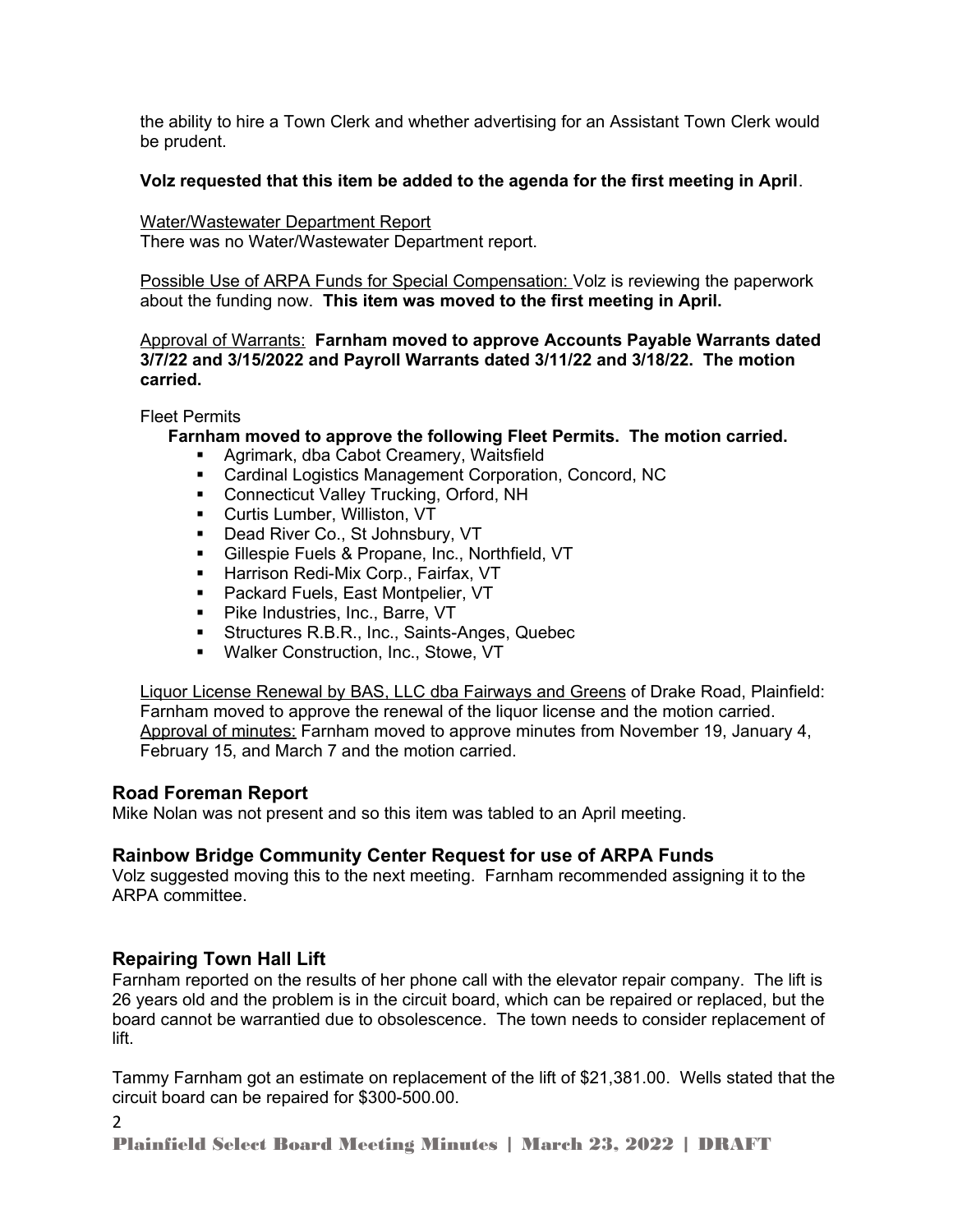Farnham recommended doing the repair to get the lift going now and budgeting for future replacement \$21,381.00. With shipping and repairs, it will take 4-5 weeks to have the lift operating again.

**Farnham moved to authorize Wells to contact Accessibility Systems to authorize the repair of the circuit board in the lift at the Town Hall and the motion carried. Farnham requested that Wells notify the Friends of the Opera House of the decision and timing of repairs.** 

#### **Pedestrian Bridge Handrail - Selecting Coating and Color**

Wells and Volz discussed color options and chose black. **Farnham moved to let DC know that the town chose black coating for the railing and the motion carried.** 

Farnham reported that the railing will take less than a month, so the town needs to put the maintenance options on the next meeting's agenda, as Daniels Co. will need to know what they are doing after the railing is completed.

Wells reported that she is submitting the grant application within the week.

#### **Plainfield Recreation Committee/Cutler Memorial Library - Vermont Afterschool Grant Program** - Jamie Spector

Spector wasn't available due to the meeting date change. The item was tabled to a future agenda.

#### **Update on Jay Southgate Interest in Old Firehouse**

Southgate provided an update, stating that he is ready to purchase the property for the amount of money it costs for someone to take it down. He is able to take it down if he can buy it for \$1.00 as is, but he needs to know where the property lines are before he can make a move.

Farnham offered to ask Karen Storey, Zoning Administrator, for assistance in locating the property lines. Volz stated that it is the town's responsibility to locate the property markers. He also offered to contact Karen Storey and will locate the parcel map. It was noted that Assistant Clerk Carol Smith sent the parcel map to Southgate, but Southgate stated that he hasn't seen it yet. Farnham will ask the town Water and Wastewater Department if they have a property map.

**Timeframe for the design: the next step is approval of the design. Southgate will have a design available in June. This will be on the agenda for the second meeting in June or perhaps a special meeting.** 

**Southgate is willing to pay a contractor hired by the town to take the building down for \$5,000.00. Farnham will contact the contractor for a date and updated estimate.**

#### **Agenda Items for Upcoming Meetings**

Volz and Farnham discussed the lack of potential appointees to the ARPA Committee. Farnham offered to update the town website to make this item stand out.

Plainfield Select Board Meeting Minutes | March 23, 2022 | DRAFT